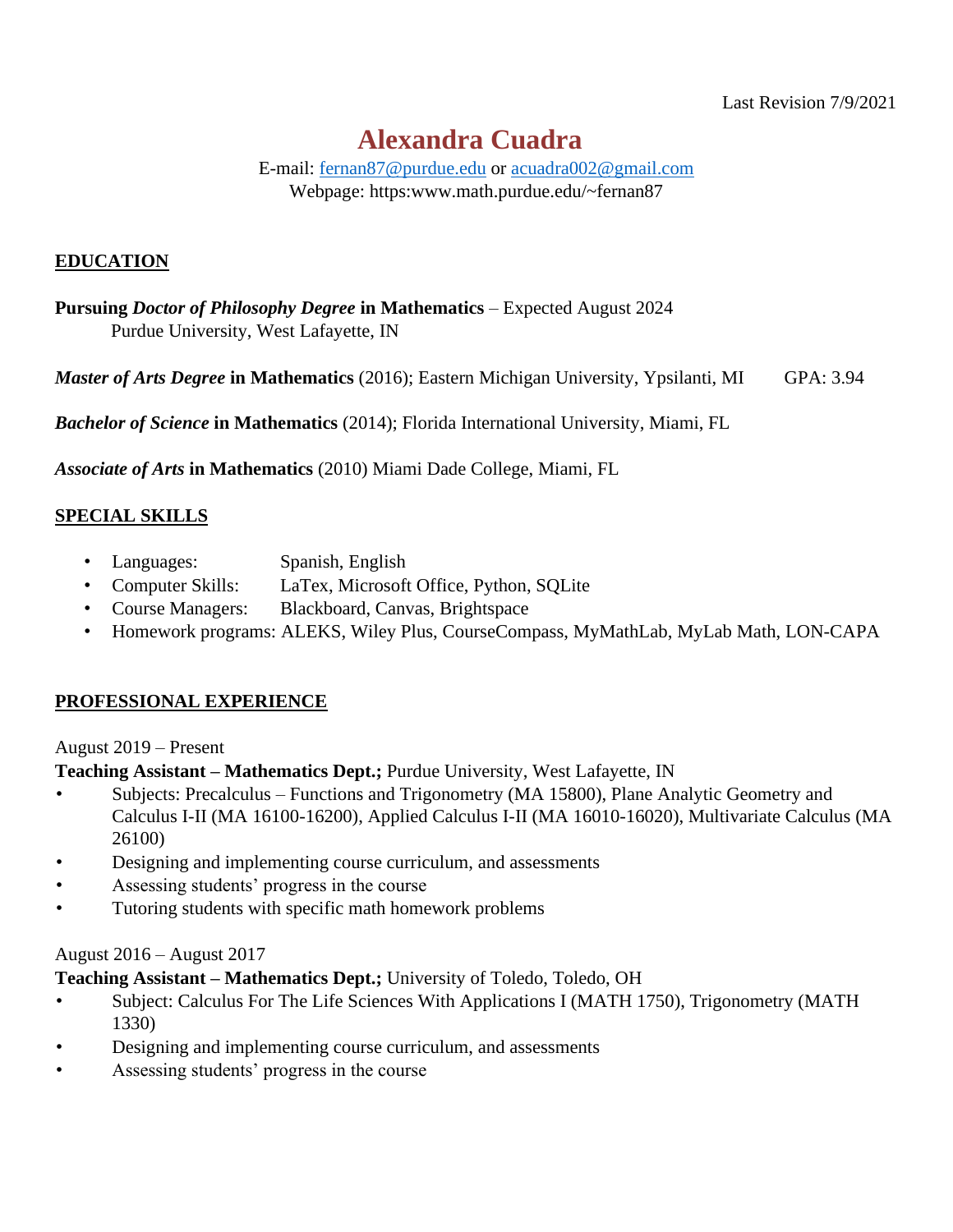#### September 2015 – December 2016

# **Lecturer – Mathematics Dept.;** Eastern Michigan University, Ypsilanti, MI

- Subject: Intermediate Mathematics (MATH 104)
- Designing and implementing course curriculum, and assessments
- Assessing students' progress in the course

# September 2014 – August 2016

#### **Graduate Assistant – Mathematics Dept.;** Eastern Michigan University, Ypsilanti, MI

- Tracking student attendance, test corrections, and media checkout in the Math Lab
- Tutoring in the Math Center, Collaborating with faculty on research projects, Grading for Professors, Proctor Developmental Math Exams and Teaching undergraduate mathematics courses
- Subjects being tutored range from Finite Mathematics to Calculus 3 and Differential Equations.

#### May 2015 – December 2015

# **Graduate Assistant – Ronald E. McNair Program;** Eastern Michigan University, Ypsilanti, MI

- Assisting with the collection, creation, and analysis of sign-in sheets and evaluations of GRE Prep Workshops and Weekly Seminars
- Tutoring students in their mathematics courses and the quantitative portion of the GRE
- Analyzing information on students who have participated in the program
- Created 2007-2015 McNair Report in support of a grant proposal
- Assist students analyze quantitative and qualitative components of their research projects.
- Advisor for McNair Organization of Students (MOST)

## September 2014 – April 2015

#### **Tutor- Holman Success Center,** Eastern Michigan University, Ypsilanti, MI

- Tutoring students with specific math homework problems, studying for the math placement exams, and studying for standardized tests such as the GRE or GMAT
- Subjects being tutored range from Developmental Mathematics to Calculus 3
- Assisted in the creation of the Drop-In Tutor Manual

#### $2012 - 2014$

# **Assistant Researcher - Office of Retention and Graduation Success,** Florida International University

- Promoted from a Ronald E. McNair Fellow to a Researcher.
- Research Projects:
	- 1. To find vital markers (i.e. courses student's do poorly in) in all the engineering tracks, and determining if those vital markers are a cause for the low numbers of engineering students at FIU.
	- 2. Determining if AP scores or AP course grades can be used as a placement tool for Calculus 2 or 3.
- Assisting in the creation of 2-, 3-, 4- and 5-year major maps for the academic years within 2012-2014.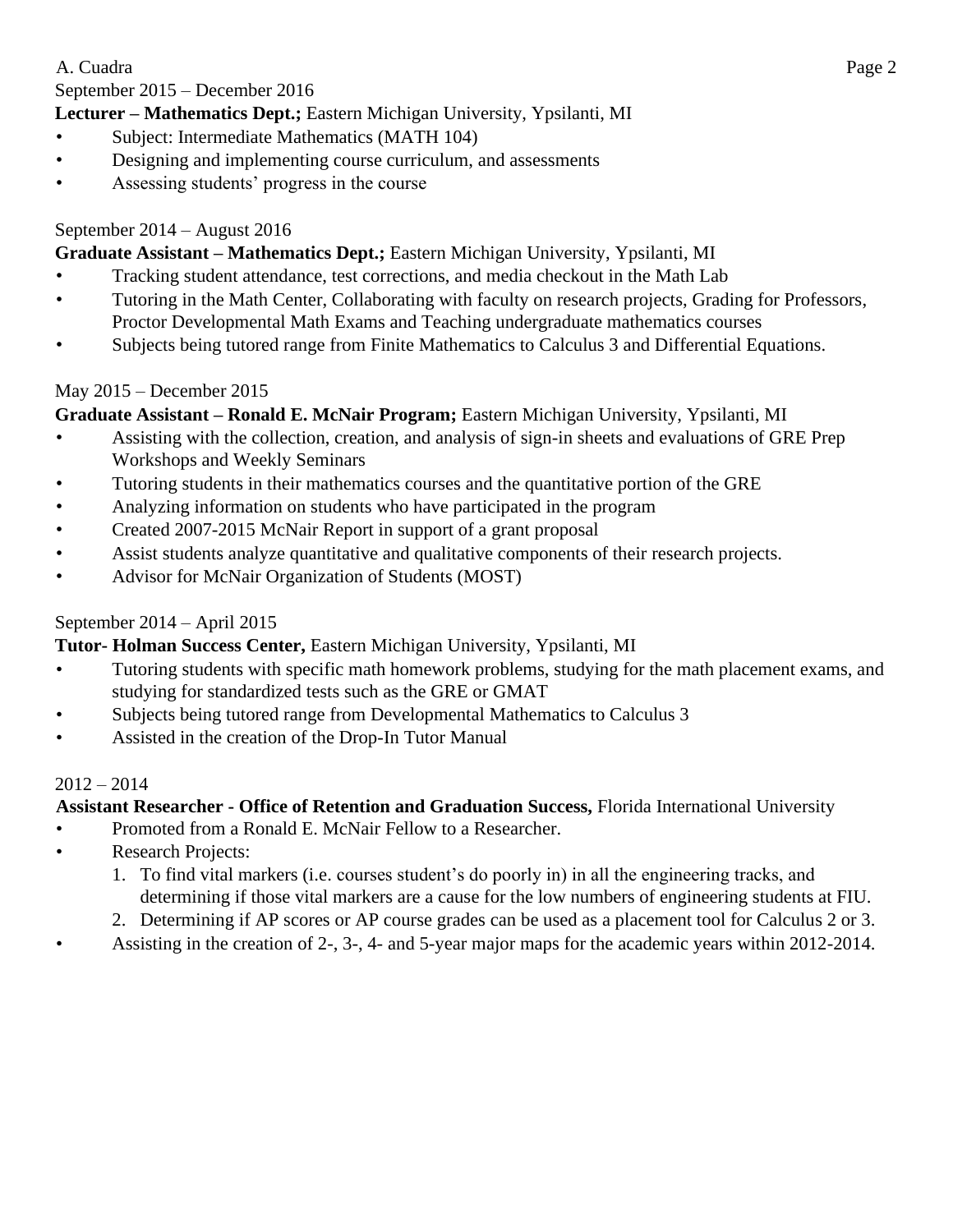2011 - 2014

# **Learning Assistant – Mathematics Dept.,** Florida International University, Ypsilanti, MI

- Met weekly with faculty to plan for the upcoming week, reflect and analyze from the previous week
- Facilitate collaboration among students by assessing student understanding and asking guiding questions
- Assist with the admission of a group of students called the Golden scholars and their learning of math
- Mentor students with questions about college life at Florida International University.
- Assist, create, grade, and administrate students' homework (online software), quizzes, exams, and finals.
- Deliver lesson to a class of 40 students which featured concepts of Calculus III.
- Subjects: Developmental Mathematics II, Business Calculus, Calculus I, Calculus III, Intermediate Algebra, and College Algebra

# $2011 - 2013$

# **Tutor - Multicultural Programs and Services Assistance for Academic Achievement.**

Florida International University, Miami, FL

- Assisted students mathematics subjects during one-on-one tutoring sessions.
- Created the monthly progress reports, which assessed the number of appointments made and kept by students and the quality of each appointment.
- Subjects being tutored range from Finite Mathematics to Calculus 3 and Differential Equations.

# 2010 - 2012

# **Private Tutoring;** Dade / Broward County, FL

- Led one-on-one tutoring sessions with students in the Miami-Dade and Broward County schools and colleges/universities (Ages range from 3 to 23)
- Courses: Civics, Pre-Algebra, Intermediate Algebra, Finite Mathematics, College Algebra, Trigonometry and Liberal Mathematics

# **DEPARTMENTAL & UNIVERSITY SERVICE**

**Committee Member**, FIU iREAL (Integrating Research Engagement Assessment Learning) Commission, 2013 College of Arts & Sciences, Florida International University

- Collaborated with professors, faculty/staff, and undergraduate students during weekly meetings
- Preparing for the strategic plan for the university which focused on: "What are the major drivers of change, now and in the foreseeable future, in the delivery of educational services, and how will they likely impact FIU and our predominantly minority and non-traditional (working) students who have been shown to have a greater need for high-touch educational experiences?"
- Completion of a draft vision white paper which will then be integrated into an overall Commission paper
- Website:<http://commission.fiu.edu/about-fiu-ireal/>

# **AWARDS, SCHOLARSHIPS, & FELLOWSHIPS**

Graduate Assistance in Areas of National Need (GAANN) Fellowship (Recipient, August 2017- July 2020)

- Supported by the Department of Education and Purdue University
- No teaching duties for the first two years, and then supervised teaching experience during the third year.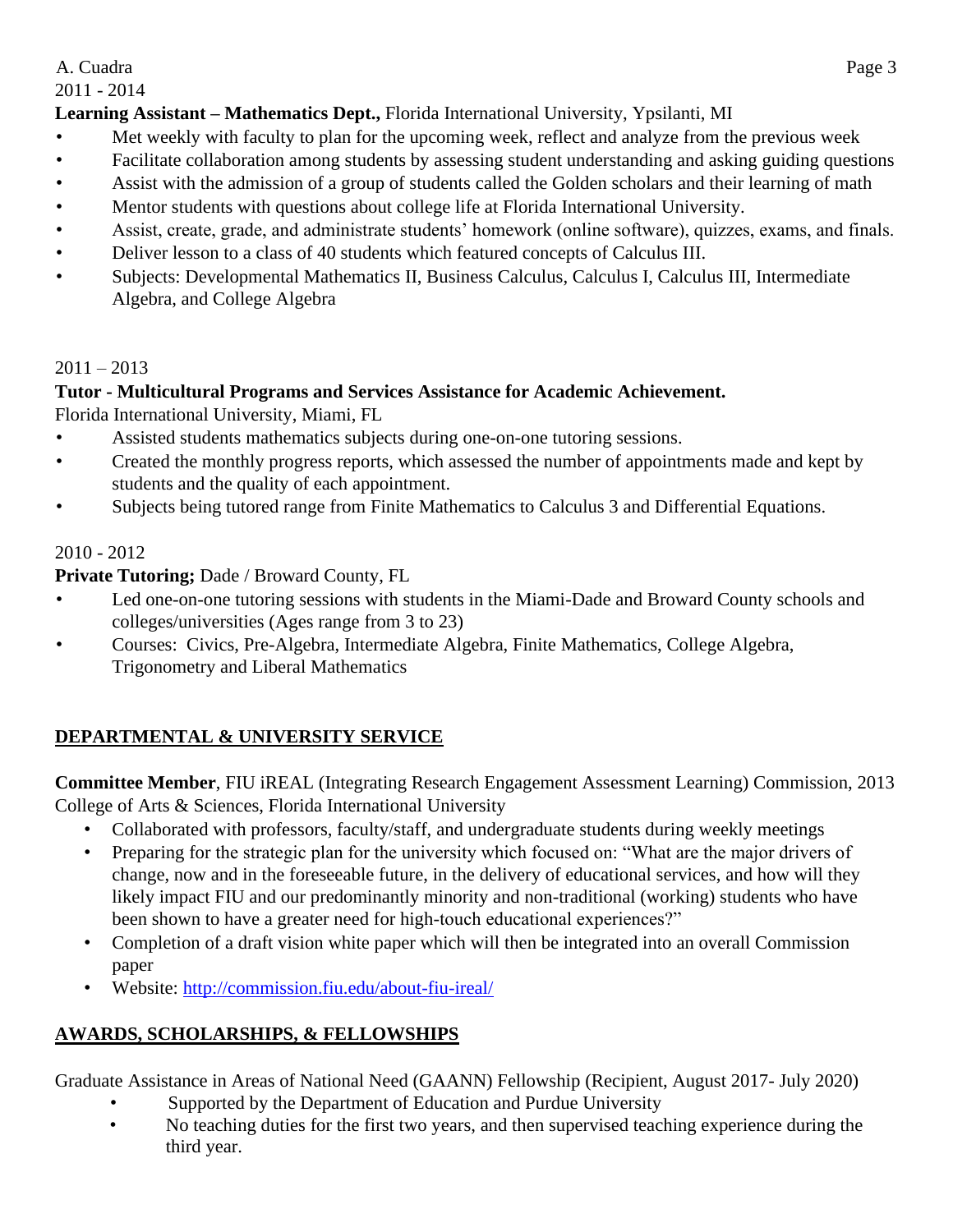Barbra A. Kunze Scholarship (Recipient, August 2016)

- Awarded to new graduate students who show exceptional promise.
- Department of Mathematics at Eastern Michigan University: Outstanding Achievement Award for Excellence in Graduate Studies (Recipient, April 2016)
- Department of Mathematics at Eastern Michigan University: Graduate Research Conference Participation Award (Recipient, April 2016)
- Department of Mathematics at Eastern Michigan University: Recognition for Outstanding Service as a Graduate Assistant (Recipient, April 2015, and April 2016)
- Department of Mathematics at Eastern Michigan University: Recognition for Outstanding Service as a Mathematics Tutor (Recipient, April 2015 and April 2016)
- Latino Advisory Council of Staff and Faculty & Latino Students Association: EMU Latino Alumni Network Award (Recipient, September 2015)
	- To assist Latino students in their pursuits of academic excellence
	- Awarded to a graduate student who has demonstrated active involvement in the Latino and/or university community
- Commission on Women Eastern Michigan University: Women's Commission Scholarship (Recipient, August 2015)
	- Awarded to students who are advancing and improving the status of women on campus
- Latino Advisory Council of Staff and Faculty & Latino Students Association: Committed Latino Leader Award (Recipient, March 2015)
	- To assist Latino students in their pursuits of academic excellence
	- Awarded to a graduate student who has demonstrated active involvement in the Latino and/or university community
- Certificate of Appreciation for Dedication and Lasting Involvement as an Officer in Delta Epsilon Iota Academic Honor Society (Recipient, April 2014)
- Certificate of Appreciation for Academic Excellence and Graduation with Delta Epsilon Iota Academic Honor Society (Recipient, April 2014)
- FIU Office of Multicultural Programs and Services & Student Support Services Program: Outstanding Academic Achievement Award (Recipient, February 2014)
- Certificate of Appreciation for Dedication and Lasting Involvement as an Officer in Delta Epsilon Iota Academic Honor Society (Recipient, October 2013)

Ronald E. McNair Fellowship (Recipient, Spring 2012-Present)

- **TRIO Program** sponsored by the U.S. Department of Education
- Participants are given the unique opportunity of developing the highest-level academic and research skills needed for successful admission to and completion of a Ph.D. program.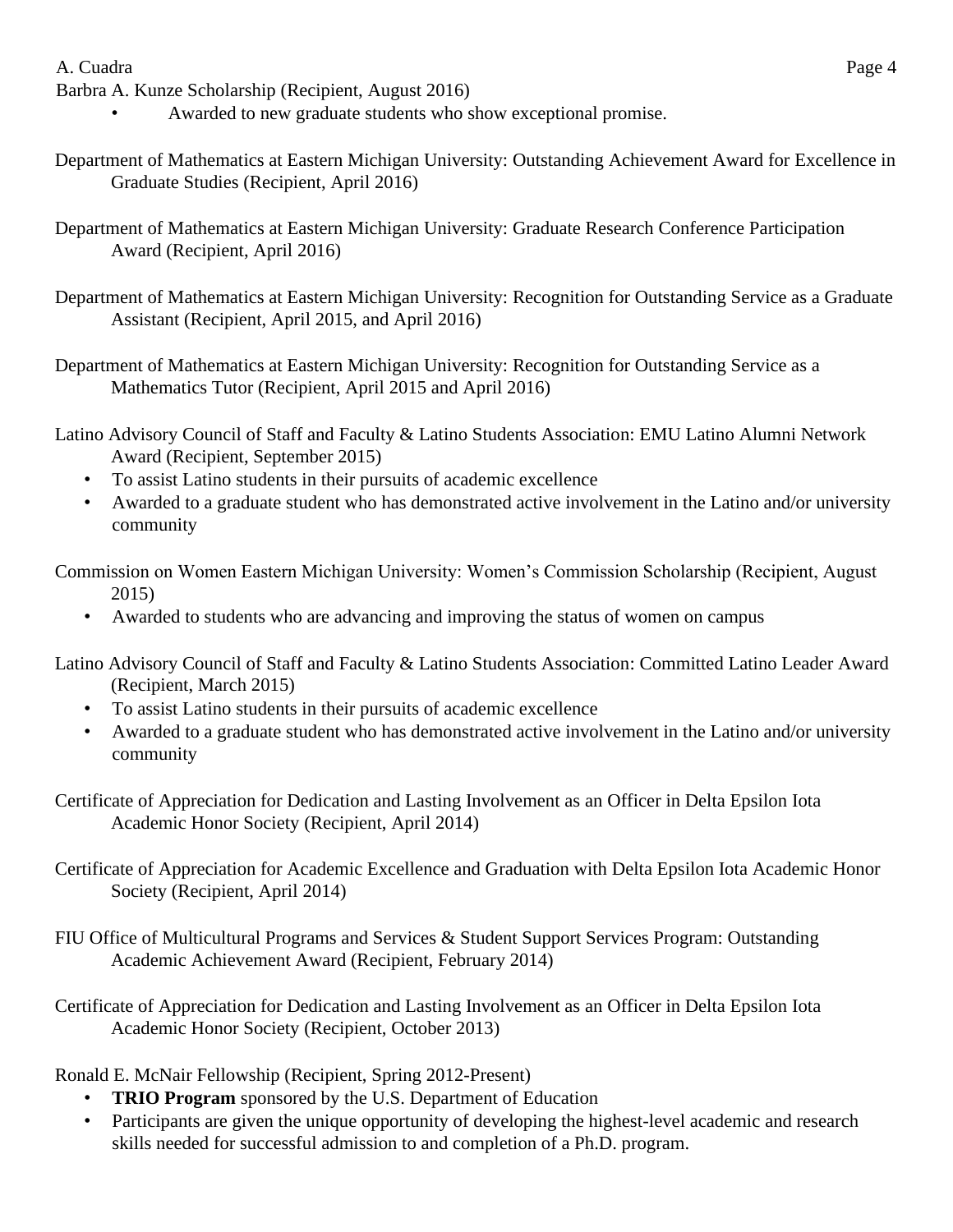FIU Office of Multicultural Programs and Services & Student Support Services Program: Outstanding Academic Achievement Award (Recipient, January 2012)

National Science Foundation's Robert Noyce Scholarship / Fellowship (Recipient, Spring 2012-August 2014)

- Committed to work as a (paid) full-time teacher in a "high-need local education agency" for two years for each year of scholarship assistance
- Received support of a Noyce mentor and FIU program faculty

Student Support Services Program (Member, Spring 2011 – August 2014)

- **TRIO Program** sponsored by the U.S. Department of Education.
- Qualifications: Either a first generation college and/or financial aid recipient and/or registered with the Disability Resource Center.
- Program provides opportunities for grant aid, academic development, assistance with basic college requirements, and motivates students toward the successful completion of their bachelor degree.

Florida Bright Futures Scholarship (Florida Medallion Scholars) (Recipient, Fall 2010 – August 2014)

• To reward Florida high school graduates for high academic achievement.

Presidential Volunteer Service Award (Gold) (Recipient, June 2010)

• Recognizes individuals that have achieved a certain standard – measured by the number of hours of service over a 12-month period or cumulative hours earned over the course of a lifetime.

## **PRESENTATIONS**

- Fernandez, A. (November, 2016). *"What Becomes a Fraction, the Power or the Result?" : An Investigational Study on the Strength of Concept Image versus Concept Definition*. Presented at the Graduate @ the Podium (GaP) at Eastern Michigan University, Ypsilanti, MI. (Oral Presentation)
- Fernandez, A. (October, 2016). *Using Concept Images to Reinforce Concept Definitions*. Presented at the 34<sup>th</sup> Annual MTA Connections Conference at University of Michigan, Ann Arbor, MI. (Oral Presentation)
- Fernandez, A. (November, 2015). *Elliptic Curves and Their Applications To Cryptography*. Presented at the The Graduate Research Conference (GRC) at Eastern Michigan University, Ypsilanti, MI. (Oral Presentation)

*Honest Talk*, McNair Research Seminar at Eastern Michigan University. October 3, 2014. (Panel Presentation)

Cuadra, A. (March, 2014). *Determining which Placement Tool is best for Students Entering Calculus 2 and Calculus 3.*

Presented at the Annual Advanced Research and Creativity in Honors Conference (ARCH) at Florida International University, Miami, FL. (Oral Presentation)

- Presented at Florida International University Math Club Student Colloquium Meeting at Florida International University, Miami, FL. (Oral Presentation)
- Cuadra, A. (October, 2012). *Transitions across Engineering students*. Presented at the Ronald E. McNair Annual Symposium at Florida International University, Miami, FL. (Oral Presentation)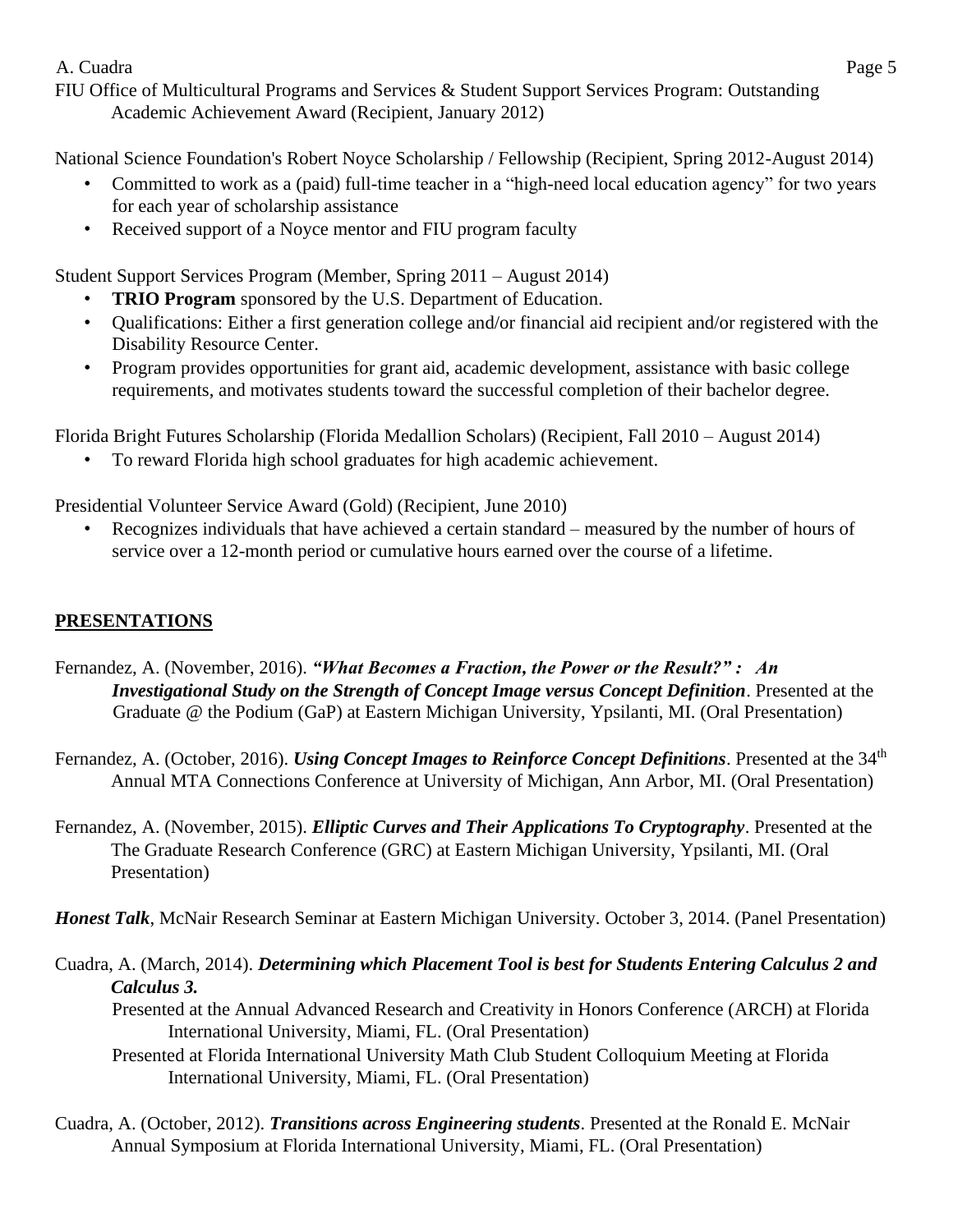Cuadra, A. *Determining which Placement Tool is best for Students Entering Calculus 2 and Calculus 3.* (March 2014) Presented at the Annual Advanced Research and Creativity in Honors Conference (ARCH) at Florida International University, Miami, FL. (Poster Presentation) (February 2014) Presented at the Florida Undergraduate Research Conference (FURC) at Florida International University, Miami, FL. (Poster Presentation)

#### **CONFERENCES & WORKSHOPS**

- *5 th SI/Tutor Conference,* Jackson College. April 9,2016
- *The 19th Annual MKN McNair Heartland Research Conderence*, Marriott Country Club Plaza Hotel (Kansas City, MO). September 25-27, 2015. (Moderator)

*Teaching Works: Elementary Mathematics Laboratory*, University of Michigan: School of Education. July 29-August 9, 2013

*1079th American Mathematical Society Meeting*, University of South Florida. March 10-11, 2012.

# **PUBLICATIONS**

Cuadra, A. (TBA). *Transitions across engineering students*. Unpublished manuscript, Office of Retention & Graduation Success, Florida International University, Miami, Fl.

# **LICENSURE / CERTIFICATION**

*Security Awareness Training Certification* (2013) Florida International University; Division of Information Technology *Collaborative Institutional Training Initiative (CITI)* (October 2013) (1) Responsible Conduct of Research, (2) Basic Course-Human Subjects Research Curriculum *Florida Teacher Certification Exams* (2012) (1) General Knowledge Exam, (2) Professional Education Exam, (3) Subject Area Exam in Mathematics *"Protecting Human Research Participants" Training Course* (2012) Certified by the National Institutes of Health (NIH) Office of Extramural Research

# **AFFILIATIONS & LEADERSHIPS**

Member: Math Club at Eastern Michigan University (September 2014 – August 2016) Advisor: McNair Organization of Students (MOST) at Eastern Michigan University (November 2015 – May 2016) Member: Latino Student Association at Eastern Michigan University (January 2015 – August 2016) Member: Math Club at Eastern Michigan University (September 2014 – August 2016) Treasurer: Delta Epsilon Iota: Academic Honor Society (2012 – 2014); Member (2011 – 2014) Events Coordinator, Florida International University Math Club (2013 – 2014); Member (2011 – 2014) Member, Student Support Services Club (2013 – 2014)